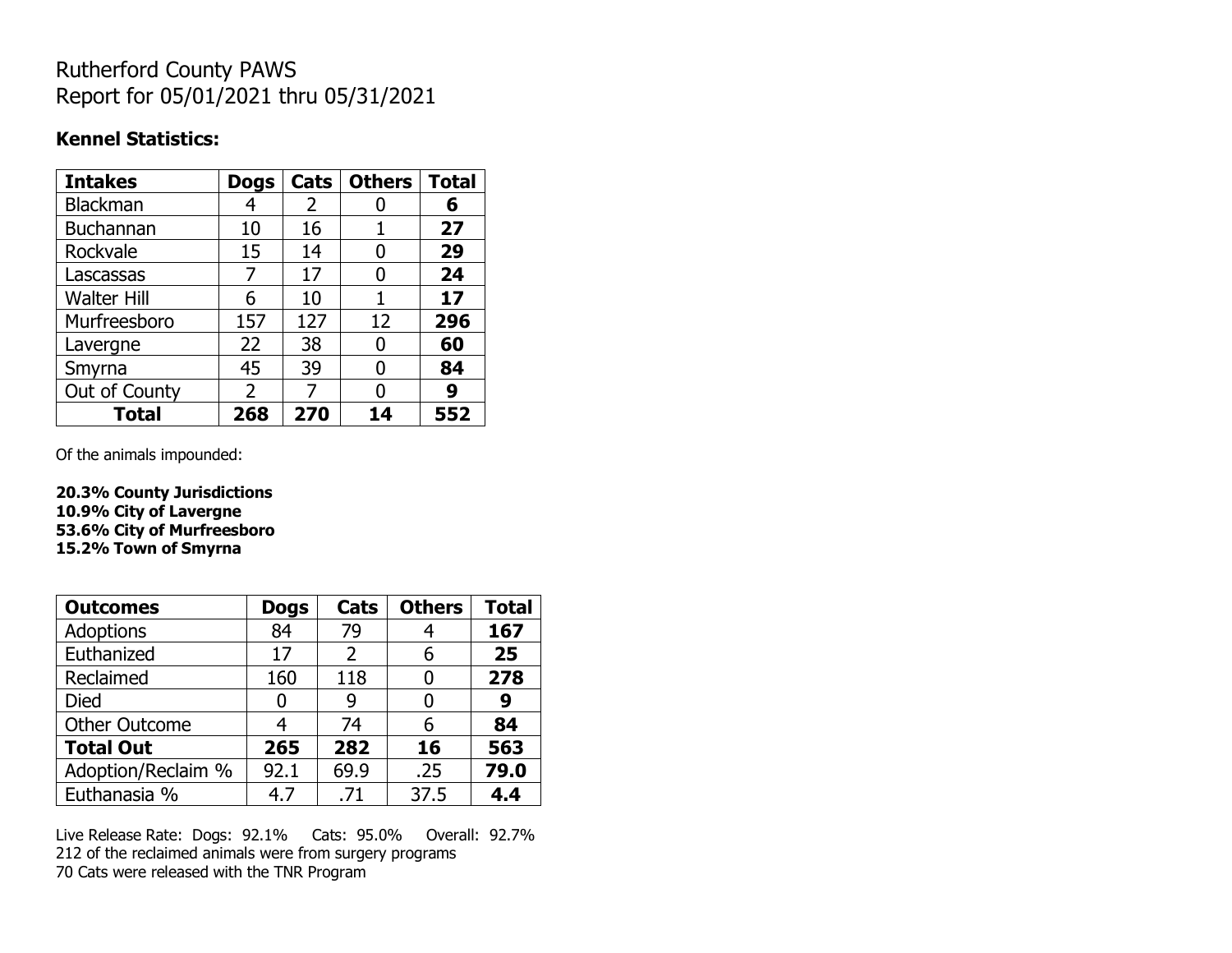Animals left in shelter on 05/31/2021: 90

2177 People visited the shelter looking for a lost /new pet.

1822 Logged calls/voice mails for the month.

## **Activity Report by Jurisdiction:**

| Zones        | <b>Calls Received</b> | Calls Completed |
|--------------|-----------------------|-----------------|
| Blackman     | 142                   | 152             |
| Buchannan    | 97                    | 105             |
| Lavergne     | 259                   | 266             |
| Lascassas    | 157                   | 164             |
| Murfreesboro | 652                   | 683             |
| Rockvale     | 71                    | 77              |
| Smyrna       | 256                   | 263             |
| Walter Hill  | 49                    | 51              |
| Out of Area  | 51                    | 53              |
| <b>Total</b> | 1734                  | 1814            |

32.7% County Jurisdictions 14.9% City of Lavergne 37.6% City of Murfreesboro 14.8% Town of Smyrna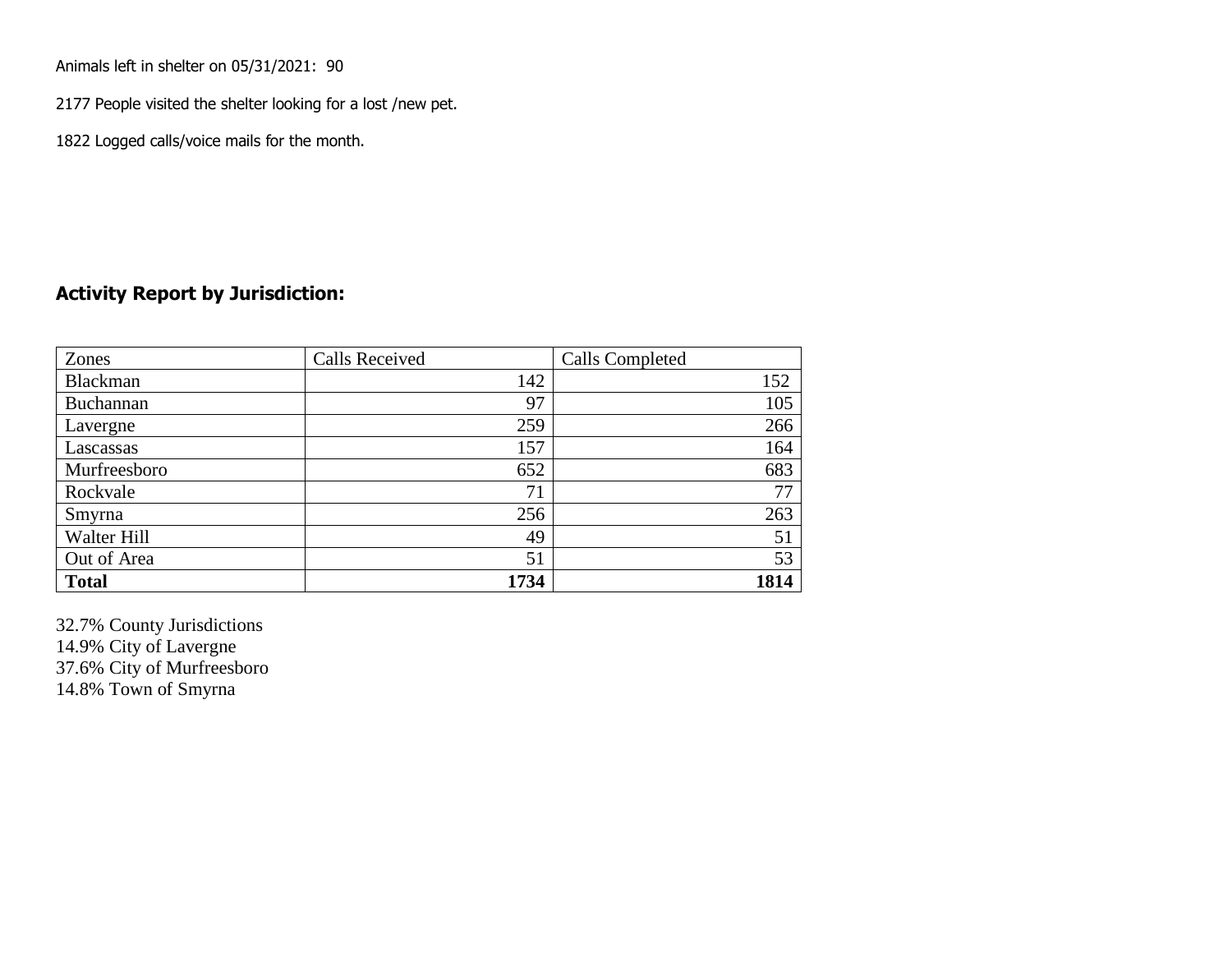# **Mileage:**

| <b>Officer</b> | <b>Miles</b> |
|----------------|--------------|
| 421            | 992          |
| 424            | 1439         |
| 425            | 1460         |
| 426            | 1723         |
| 427            | 1147         |
| 428            | 950          |
| 429            | 155          |
| 430            | 1253         |
| 431            | 602          |
| 434            | 1300         |
| 437            | 1063         |
|                |              |
|                |              |
|                |              |
|                |              |
|                |              |
|                |              |
| <b>Total</b>   | 12084        |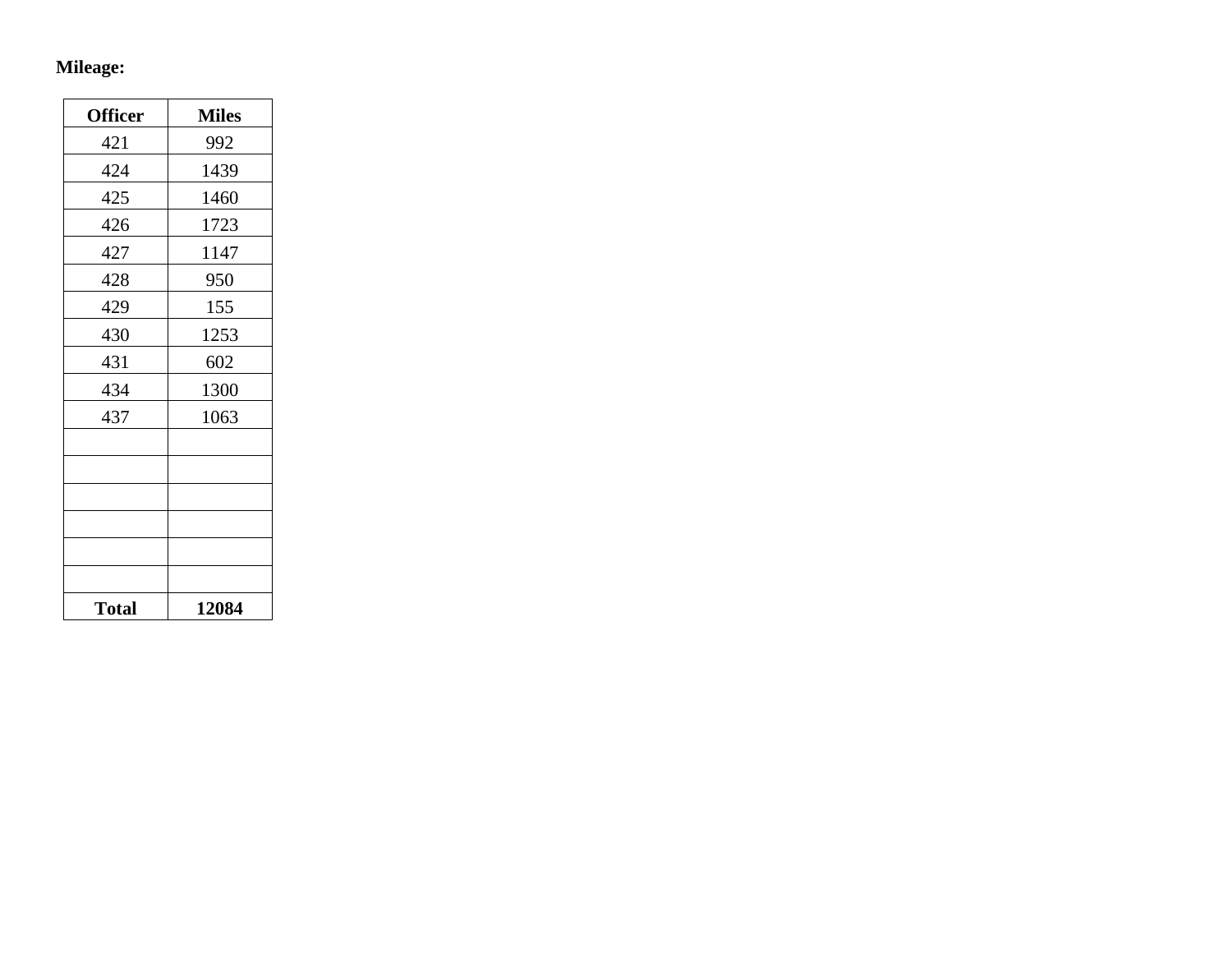## Fiscal Year-to-Date Report 07/01/2020 thru 05/31/2021

### **Kennel Statistics:**

| <b>Intakes</b>     | <b>Dogs</b> | Cats | <b>Others</b> | <b>Total</b> |
|--------------------|-------------|------|---------------|--------------|
| Blackman           | 47          | 92   | 4             | 143          |
| <b>Buchannan</b>   | 129         | 107  | 5             | 241          |
| Rockvale           | 120         | 166  | 6             | 292          |
| Lascassas          | 82          | 101  | 7             | 190          |
| <b>Walter Hill</b> | 42          | 41   | 4             | 87           |
| Murfreesboro       | 1258        | 1426 | 73            | 2757         |
| Lavergne           | 251         | 366  | 19            | 636          |
| Smyrna             | 395         | 508  | 39            | 942          |
| Out of County      | 81          | 36   | 0             | 117          |
| <b>Total</b>       | 2405        | 2843 | 157           | 5405         |

Of the animals impounded since July 01: **19.9% County Jurisdictions 11.8% City of Lavergne**

**51.0% City of Murfreesboro 17.3% Town of Smyrna**

| <b>Outcomes</b>      | <b>Dogs</b> | Cats | <b>Others</b> | <b>Total</b> |
|----------------------|-------------|------|---------------|--------------|
| <b>Adoptions</b>     | 946         | 943  | 26            | 1915         |
| Euthanized           | 111         | 90   | 51            | 252          |
| Reclaimed            | 1317        | 1258 | 8             | 2583         |
| <b>Died</b>          | 6           | 58   | 7             | 71           |
| <b>Other Outcome</b> | 23          | 534  | 65            | 622          |
| <b>Total Out</b>     | 2403        | 2883 | 157           | 5443         |
| Adoption/Reclaim %   | 94.2        | 76.3 | 21.7          | 82.6         |
| Euthanasia %         | 4.6         | 3.1  | 32.5          | 4.6          |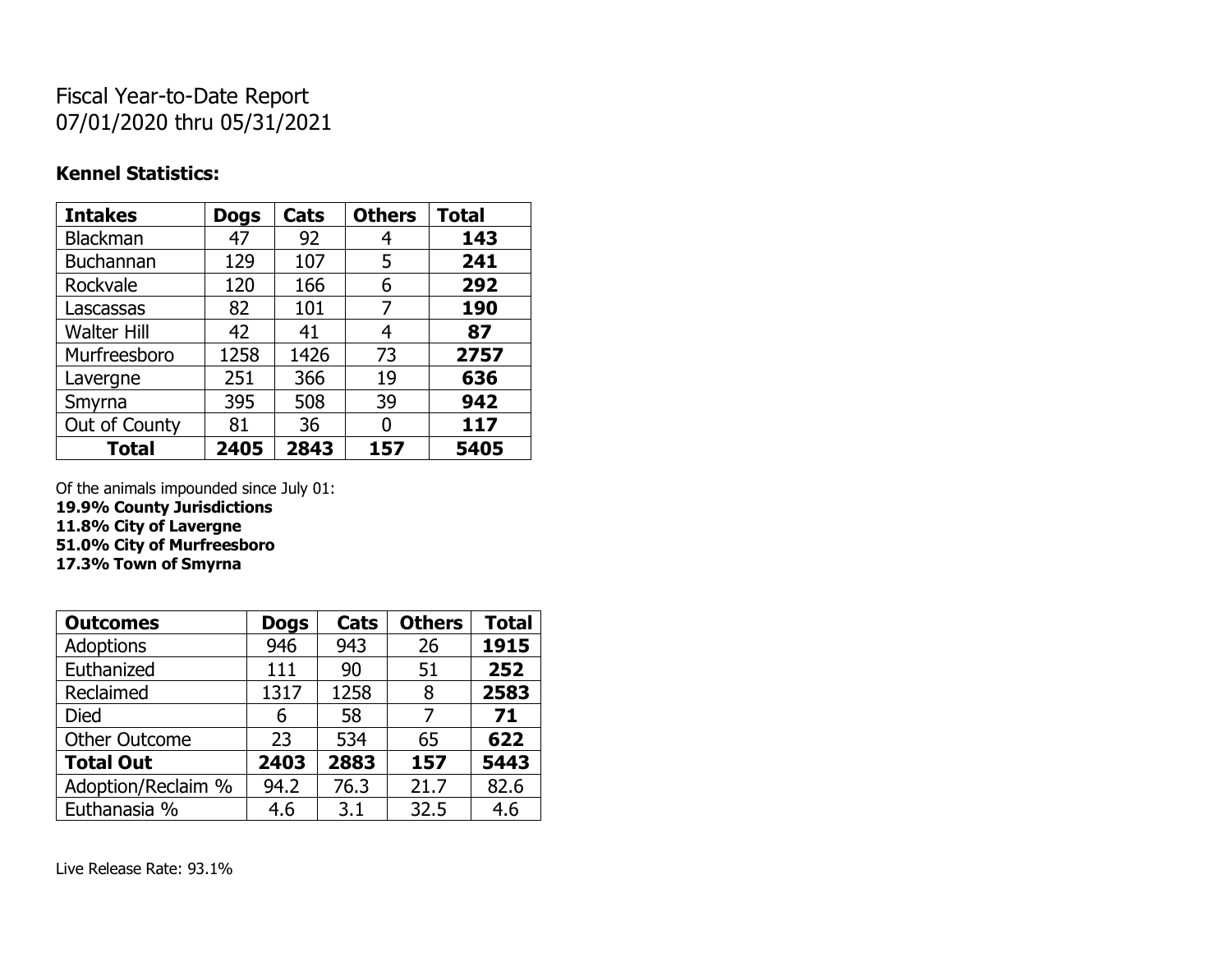22888 People have visited the shelter since July 01, 2020 looking for a lost /new pet.

20059 Logged calls/voice mails since July 01, 2020.

## **Activity Report by Jurisdiction:**

| Zones        | <b>Calls Received</b> | Calls Completed |
|--------------|-----------------------|-----------------|
| Blackman     | 1786                  | 1811            |
| Buchannan    | 1141                  | 1151            |
| Lavergne     | 2351                  | 2359            |
| Lascassas    | 1471                  | 1482            |
| Murfreesboro | 5848                  | 5891            |
| Rockvale     | 1088                  | 1097            |
| Smyrna       | 2538                  | 2539            |
| Walter Hill  | 818                   | 818             |
| Out of Area  | 478                   | 479             |
| <b>Total</b> | 17519                 | 17627           |

38.7% County Jurisdictions 13.4% City of Lavergne 33.4% City of Murfreesboro 14.5% Town of Smyrna